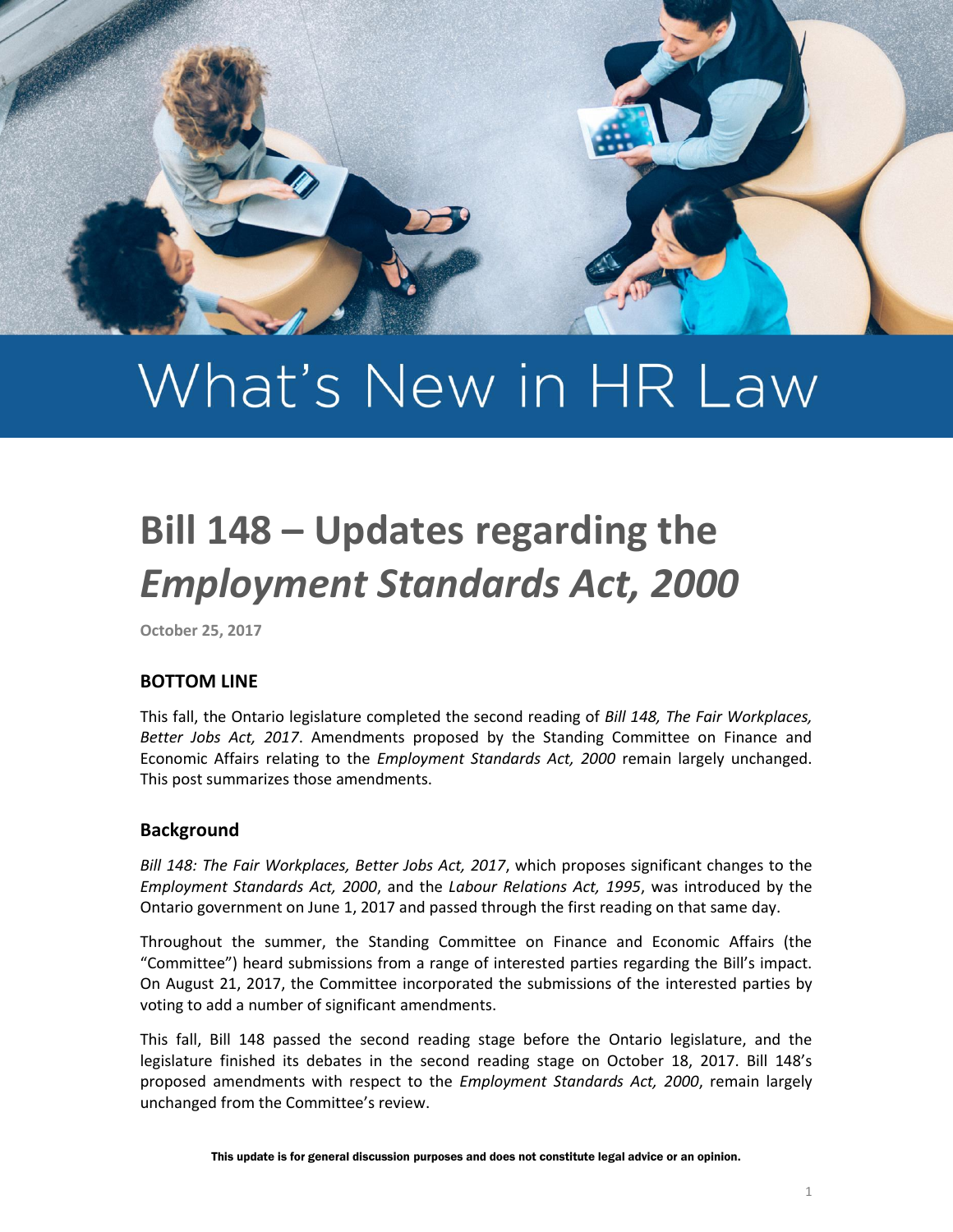# **Summary of Amendments to the** *Employment Standards Act, 2000*

#### **Domestic or Sexual Violence Leave**

The Committee amendments adopted on September 11, 2017 created a new stand-alone leave specifically for victims of domestic or sexual violence.

The new leave entitles an employee who has been employed for at least 13 consecutive weeks to an **unpaid leave of absence** when that employee, or the employee's child, is the victim of domestic or sexual violence or experiences the threat of sexual or domestic violence.

Employees may take the leave for the following purposes:

- To seek medical attention for the employee or the child of the employee in respect of a physical or psychological injury or disability caused by the domestic or sexual violence;
- To obtain services from a victim services organization for the employee or the child of the employee;
- To obtain psychological or other professional counselling for the employee or the child of the employee;
- To relocate temporarily or permanently;
- To seek legal or law enforcement assistance, including preparing for or participating in any civil or criminal legal proceeding related to or resulting from the domestic or sexual violence; or
- $\bullet$  Such other purposes as may be prescribed.<sup>1</sup>

Domestic or Sexual Violence Leave is structured as a dual entitlement. In each calendar year, an employee is entitled to claim all or some of 10 days of leave and up to a potential maximum of 15 weeks of leave.<sup>2</sup>

The provision now requires employees to advise the employer prior to claiming the leave where possible. If requested by the employer, the employee may also be required to provide "**evidence**  reasonable in the circumstances".<sup>3</sup> Finally, the provision provides that any leave taken under the section will be in addition to other leaves that the employee may be entitled to take.

#### **Personal Emergency Leave**

 $\overline{\phantom{a}}$ 

In addition to the new Sexual or Domestic Violence Leave, the amendments will alter Personal Emergency Leave entitlements as follows:

- The 10-day leave entitlement will be maintained, but the first 2 days of the days must be **paid leave**.
- Employees must work for their employer for at least 1 week before they are entitled to the 2 new days of paid personal emergency leave.

<sup>1</sup> Section 49.7(2) of the *The Fair Workplaces, Better Jobs Act, 2017*

<sup>2</sup> Section 49.7(4) of the *The Fair Workplaces, Better Jobs Act, 2017*.

<sup>3</sup> Section 49.7(11) of the *The Fair Workplaces, Better Jobs Act, 2017*.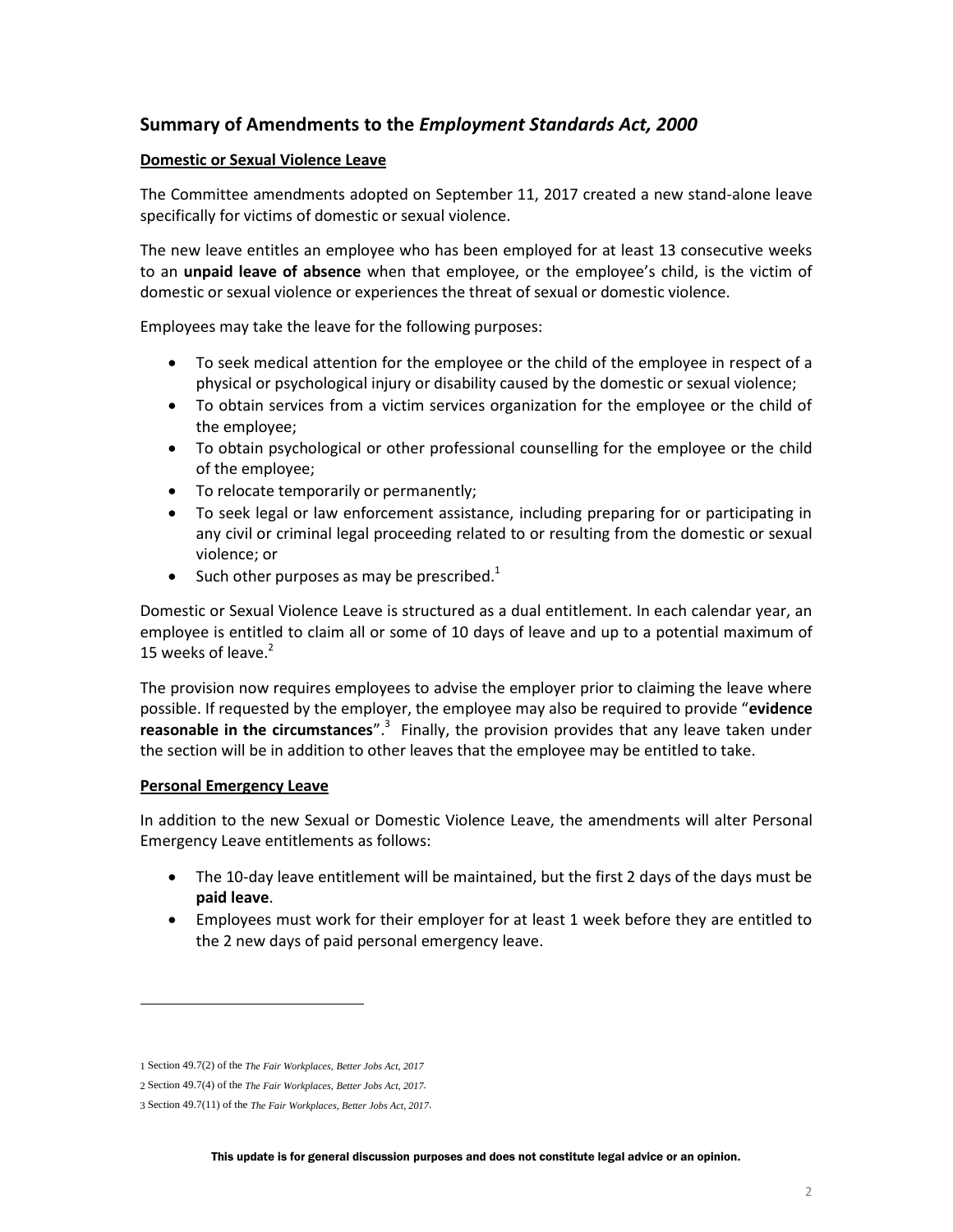- If an employee uses a paid day of leave on a day they were entitled to overtime pay or a shift premium, they will be entitled to be paid only at their regular wage rate and not the increased rate.
- The 50-employee threshold will be eliminated, such that personal emergency leave will apply in all workplaces.
- Employers will be prohibited from requiring an employee to provide a medical note to substantiate any claim for personal emergency leave.

#### **Pregnancy and Parental Leave**

Bill 148 purports to impact pregnancy and parental leave under the *Employment Standards Act, 2000* in two capacities. The first will increase the pregnancy leave for employees who suffer a still-birth or miscarriage from 6 weeks to 12 weeks after the pregnancy loss has occurred.

The second change will be to lengthen parental leaves as follows:

- From 35 weeks to 61 weeks for employees who claimed a pregnancy leave, and
- From 37 weeks to 63 weeks for employees who did not claim a pregnancy leave.

These changes would become effective on January 1, 2018.

#### **Other Leaves**

Bill 148 also provides for amendments to other leave entitlements as follows:

- **Family medical leave** (to care for dying relatives) will increase from up to 8 weeks to up to 27 weeks in a 52-week period.
- There will be a new unpaid leave for the **death of an employee's child** for up to 104 weeks.
- **Crime-related child disappearance leave** will increase from 52 weeks to 104 weeks.

#### **Scheduling**

Bill 148 will also amend the scheduling provisions of the *Employment Standards Act, 2000* as follows:

- Employees can **request changes to their schedule** or work location, which employers are required to discuss with the employee and either grant or provide reasons for a denial.
- Employees must be paid a minimum of 3 hours at their regular rate for shifts that are under 3 hours, for being "**on call**", and when a scheduled shift is cancelled with less than 48 hours' notice. However, an exemption exists where an employee's work is weatherdependent and the employer is unable to provide work due to weather-related reasons, or any other prescribed reasons.
	- $\circ$  A clarification amendment has been added to Bill 148 which notes that, in order for an employee to qualify for the minimum 3 hours of work payments, the employee must have been available to work a minimum of the 3 hours at the time in question. In addition, the clarification amendment states that the 3-hour entitlements do not compound multiple times. Thus, an employee is only eligible to receive 3 hours' pay even if an entitlement arises under multiple provisions.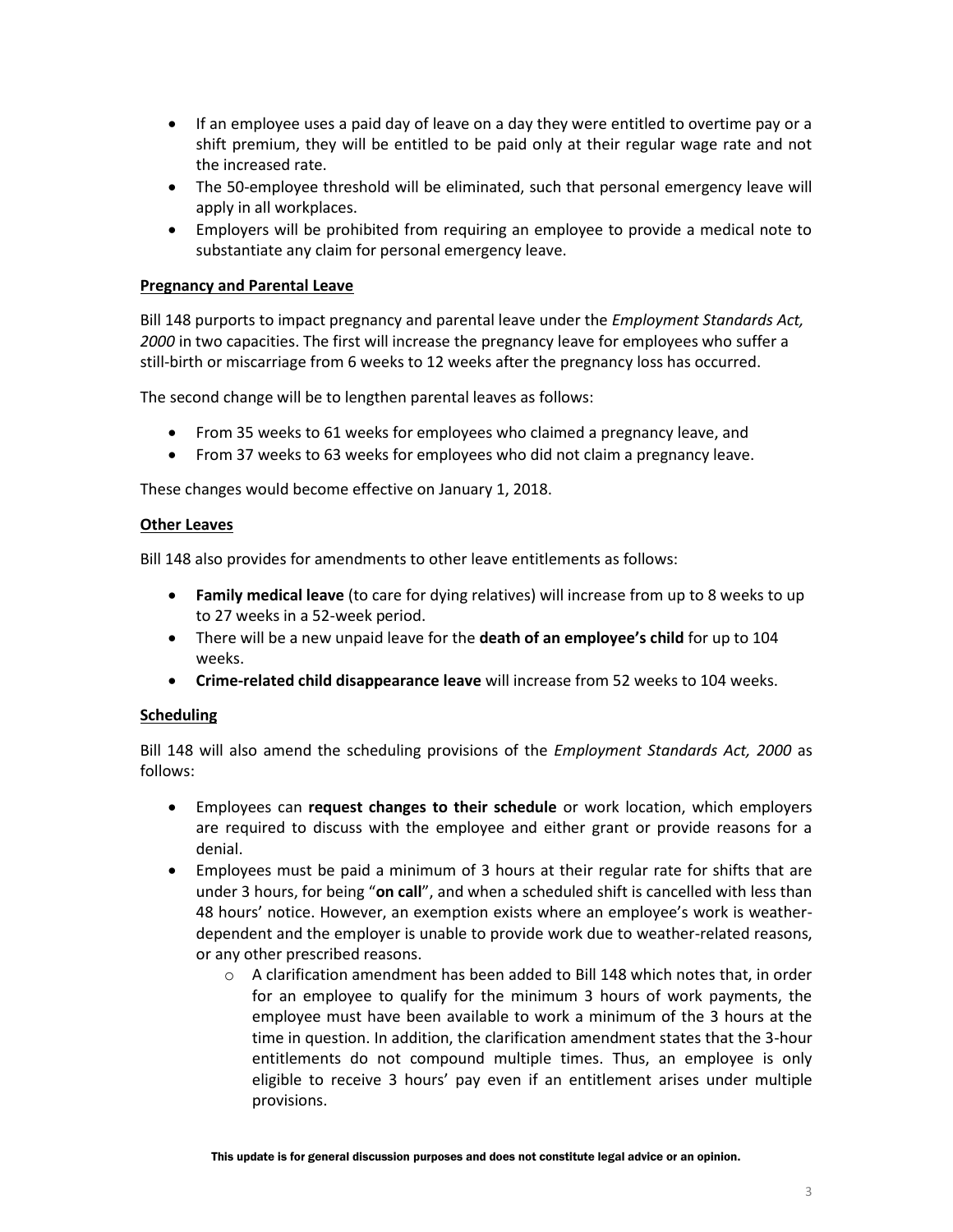- Employees can **refuse to work** on a day that they were not scheduled to work if they receive less than 96 hours' notice. However, this provision will not apply for work to deal with an emergency, to remedy a threat to public safety, or for other such reasons as may be prescribed.
- Collective agreement provisions will prevail over the new scheduling amendments for a limited period of time. For the collective agreement scheduling provisions to prevail, the collective agreement must be effective on January 1, 2019. However, the Act states that the provision enabling a collective agreement to prevail will not apply upon either the expiration of that agreement or January 1, 2020, whichever occurs first.

#### **Overtime**

Bill 148 will amend the *Employment Standards Act, 2000*, such that employees who hold more than one position with an employer must be paid overtime at the rate for the position that they are working during the overtime period.

#### **Minimum Wage**

Significantly, Bill 148 purports to increase the minimum wage to \$14 per hour on January 1, 2018 and to \$15 per hour on January 1, 2019, with annual inflation adjustment on October 1 of every year from 2019 onward.

The minimum wage for liquor servers will apply only if the employee also regularly receives tips or other gratuities.

The minimum wage rate for students will increase to \$13.15 in 2018 and \$14.10 in 2019.

#### **Public Holidays**

Bill 148 will change the **method for calculation** of public holiday pay such that the calculation will be based on the number of days actually worked in the pay period immediately prior to the public holiday.

The original version of Bill 148 proposed to create new substitute holiday provisions; however, the Ontario Government has now scrapped that aspect of the original proposal. Therefore, the current public holiday provisions in the *Employment Standards Act, 2000* will remain in effect.

However, Bill 148 will change the *Employment Standards Act, 2000*, such that when an employee agrees to work on a public holiday, and is entitled to a substitute holiday, the employer must provide a **written statement** to the employee identifying the public holiday that the employee will work, the date substituted for the holiday, and the date upon which the statement was provided to the employee. $4$ 

#### **Vacation with Pay**

 $\overline{\phantom{a}}$ 

Bill 148 will also increase vacation entitlement under the *Employment Standards Act, 2000*. After 5 years of employment with the same employer, vacation entitlement will **increase to 3 weeks**.

<sup>4</sup> Sections 27, 28, 29, and 30 of The *Fair Workplaces, Better Jobs Act, 2017*.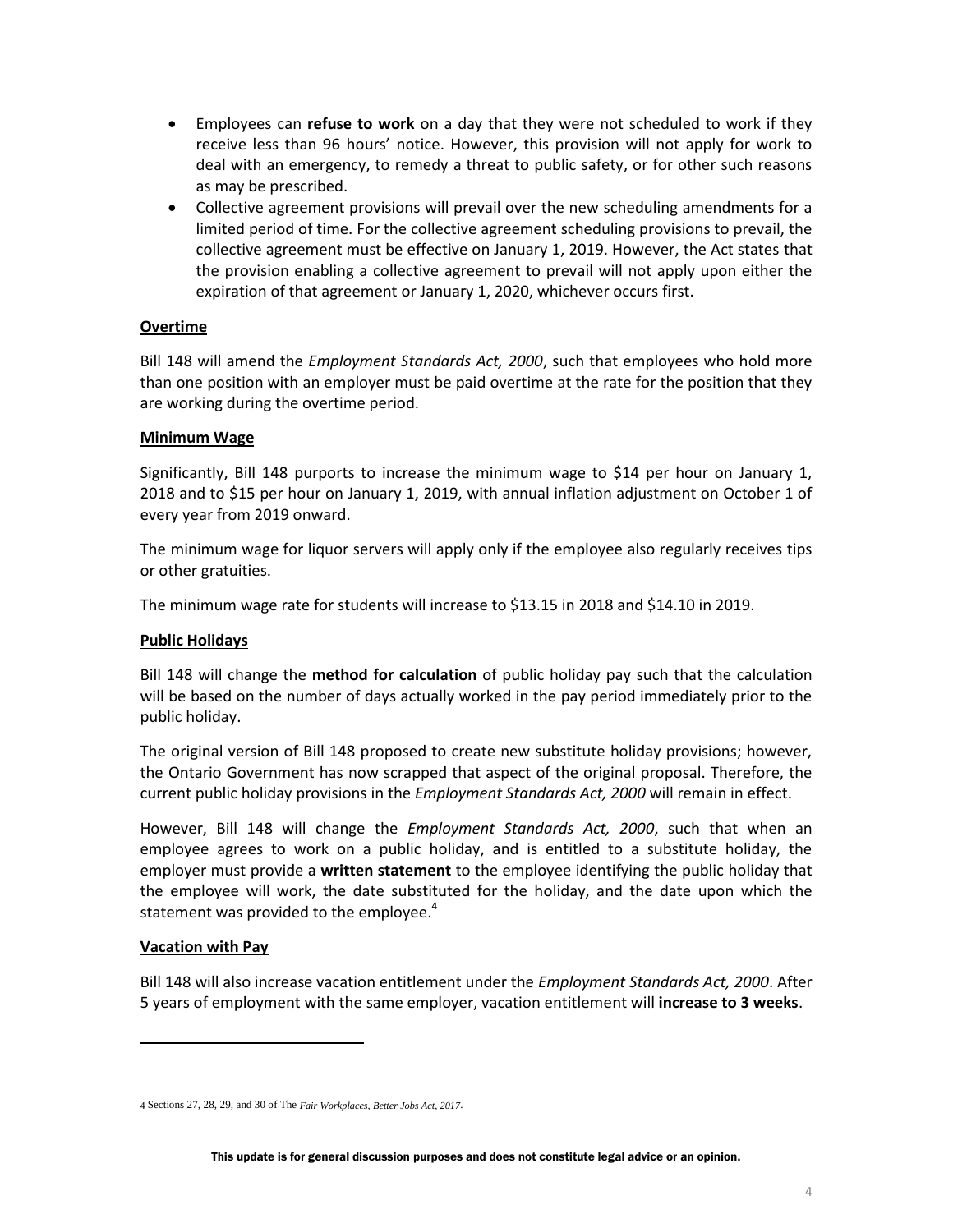Further, Bill 148 will increase vacation pay under the *Employment Standards Act, 2000*. After 5 years of employment with the same employer, **vacation pay will increase to 6%**.

#### **Equal Pay**

**Full-time and part-time employees** are entitled to equal pay for performing the same work. Employees of temporary help agencies who perform substantially the same work as employees of the agency's client are also entitled to equal pay.

In addition, Bill 148 now provides a new definition of a "**seniority system**", which is considered an acceptable ground for pay differences. The new definition will allow for a "seniority system" that entitles workers to different pay based on the accumulated number of hours worked.

However, with respect to the new equal pay provisions, Bill 148 proposes that collective agreement provisions will prevail to a limited extent, even when in conflict with the *Employment Standards Act, 2000*. In order to prevail over the *Employment Standards Act, 2000* provisions, the conflicting collective agreement must be in effect on January 1, 2019, and further, the collective agreement will no longer prevail upon expiration of the collective agreement or January 1, 2020, whichever occurs first.

#### **Temporary Help Agencies**

Bill 148 will also change the *Employment Standards Act, 2000*, such that employees must be provided with **1 week of notice or pay in lieu** if an assignment that was estimated to last 3 months or more is terminated before its estimated end, unless another assignment of at least 1 week is offered to the employee.

## **Enforcement**

Penalties for contraventions may be increased by changes to the applicable regulations, with greater discretion given to Employment Standards Officers. Bill 148 will enable Employment Standards Officers to **order employers to pay wages directly** to employees. The Director of Employment Standards can publish information related to a deemed contravention, accept security for amounts owing, and issue warrants or register a lien to collect money owing.

In addition, Bill 148 will remove the previous "self-help" mechanism whereby employees were required to bring contraventions of the *Employment Standards Act, 2000* to their employer's attention prior to going to an Employment Standards Officer. With the removal of the "selfhelp" mechanism, employees can go directly to Employment Standards Officers for *Employment Standards Act, 2000* contraventions.

#### **Record-keeping Requirements**

Bill 148 will require employers to keep several **new records** in addition to those already required under the *Employment Standards Act, 2000*. The new records that must be kept are as follows:

- The dates and times that the employee was scheduled to work or to be on call for work, and any changes made to the on call schedule.
- The dates and times that the employee worked.
- If the employee has two or more regular rates of pay for work performed for the employer and, in a work week, the employee performed work for the employer in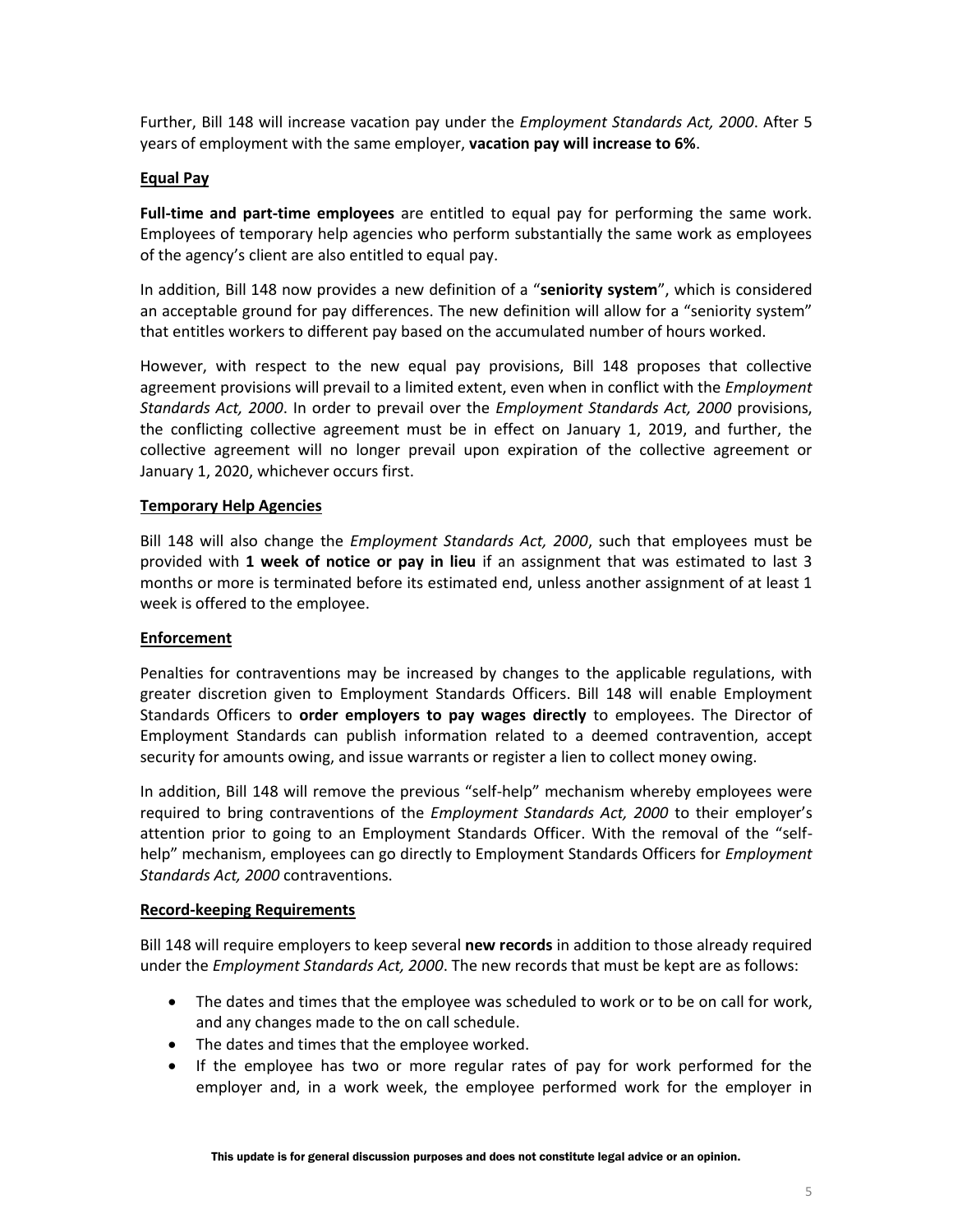excess of the overtime threshold, the dates and times that the employee worked in excess of the overtime threshold at each rate of pay.

- Any cancellations of a scheduled day of work or scheduled on call period of the employee, and the date and time of the cancellation.
- Any written notice provided to employees regarding substitute holidays.
- The amount of vacation pay that an employee earned during a vacation entitlement year and how the amount was calculated.
- In cases of an alternative vacation entitlement year, the amount of vacation pay an employee earned during the stub period and how that amount was calculated.
- Documents related to an employee taking the new Domestic or Sexual Violence Leave.<sup>5</sup>

Further, Bill 148 will increase the **retention period** of records for vacation time and vacation pay from **three years to five years**.

#### **Considerations Going Forward**

Bill 148 is still moving through the legislative process, so many practical aspects of Bill 148's implementation and application remain unknown.

Now that the second reading stage has concluded, Bill 148 may be referred to further committee hearings or proceed to a third reading stage before the legislature. If further committee hearings are held, employers may have a chance in the coming months to voice any concerns that they have about Bill 148 and its proposed legislative changes.

As Bill 148 proceeds toward royal assent, employers should keep informed about the potential amendments to the *Employment Standards Act, 2000*, and ensure that they are prepared to adapt to the changing landscape of labour relations law.

For more information, please contact Alexa Sulzenko or Jamie Knight at 416-408-3221, or your regular lawyer at the firm.





**Toronto** Bay Adelaide Centre 333 Bay Street, Suite 2500, PO Box 44 Toronto, Ontario M5H 2R2 tel: 416.408.3221

 $\overline{\phantom{a}}$ 

**London** 620A Richmond Street, 2<sup>nd</sup> Floor London, Ontario N6A 5J9 tel: 519.433.7270 fax: 519.433.4453 london@filion.on.ca

**Hamilton**

1 King Street West, Suite 1201 Box 57030 Hamilton, Ontario L8P 4W9 tel: 905.526.8904 fax: 905.577.0805

<sup>5</sup> Section 15.1(2) of The *Fair Workplaces, Better Jobs Act, 2017*.